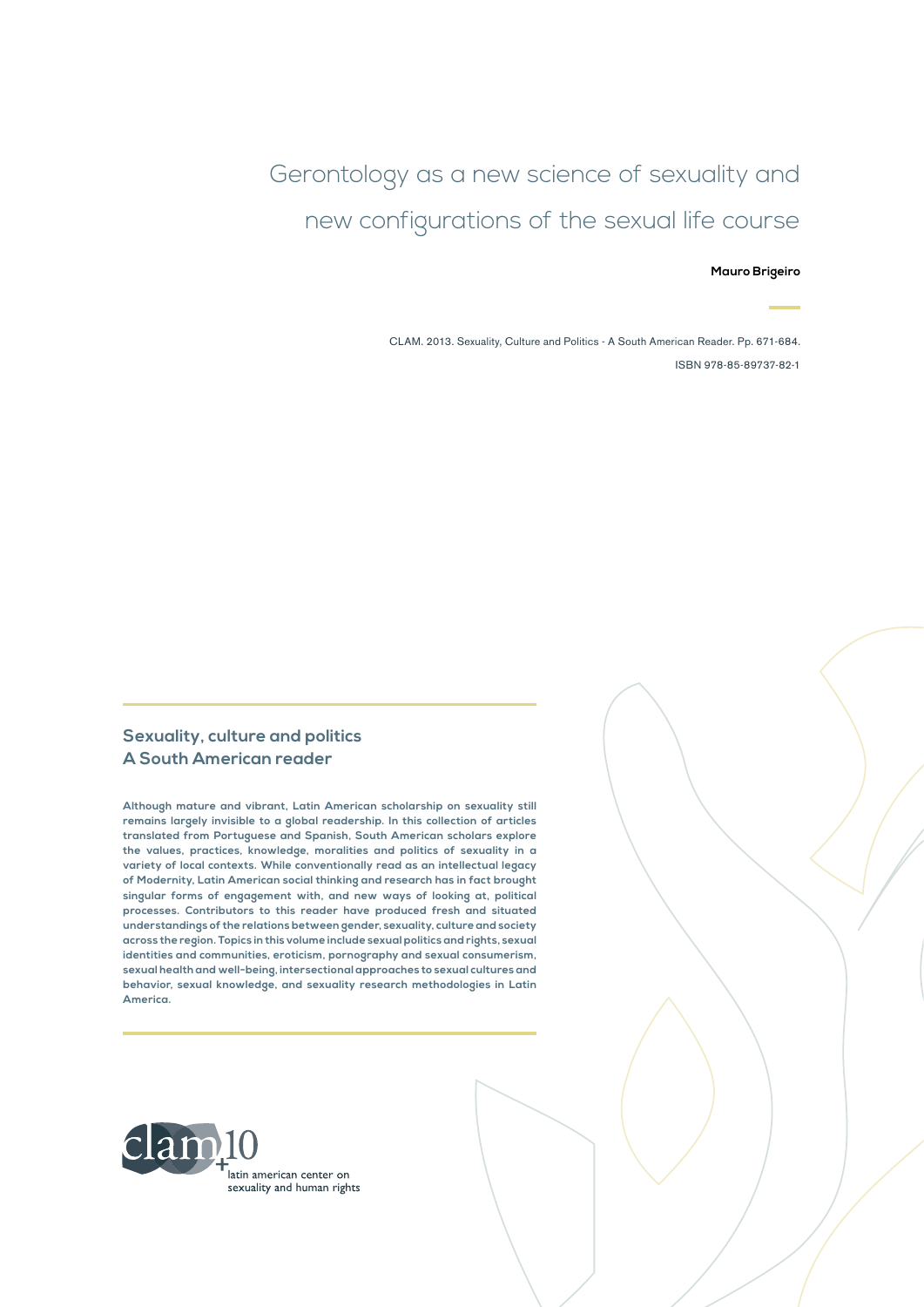# Gerontology as a new science of sexuality and new configurations of the sexual life course\*

#### **Mauro Brigeiro\*\***

Gerontology takes older people, old age, and the aging process as its objects of reflection and intervention. In this article, I will argue that gerontology as a field of knowledge and practice has also become a new source of information about sexuality. Over the past decades, reflections on old age have generated a very particular set of discourses on human sexuality in the more advanced periods of life. These discourses serve as material for critical reflection on the social construction of sexuality in Modernity and the new models of sexual life proposed by experts on old age. Those models suggest particular perspectives on the nature of sexuality, its importance to the well-being of the elderly, and the new temporary parameters that govern sex along the life course. My premise is that specialist discourses have developed a new social sensibility around sex and old age, establishing and consolidating a basis for the control and normalization of sexuality and the experience of aging. Foucault's propositions on disciplinary power (1979) are a necessary reference in the effort to interpret the meanings and power dynamics at play in these discourses.

Gerontology is a large, diverse and complex field. This critical approach in this essay is not intended to deny efforts to improve the lives of the elderly. It would be absurd to underestimate the importance of gerontology, considering its scope. However, this productive and discursive field is, just like any other, grounded on social assumptions and idealizations, and deserves social analysis, as do the cultural contexts and historical period in which the knowledge about the elderly is produced (Tornstam, 1992).This paper presents a review of North American, European, and Brazilian gerontology literature specifically focused on issues of sexuality. This bibliography shows gerontology is a form of sexual science as well, and like other related fields, it exercises power over bodies in the context of a Modernity project. Nevertheless, its significance and specificity is conditioned to the existence of an ideology of Modernity at each social context, and to the permeability of local sexual cultures to such new parameters.

<sup>\*</sup> Translated from Spanish by Mauricio Pulecio. Originally published as: BRIGEIRO, M. 2006. "La gerentología como un saber sobre la sexualidad y las nuevas configuraciones del curso de vida sexual". In: VIVEROS VIGOYA, M. (Ed.). *Saberes, culturas y derechos sexuales en Colombia*. Bogotá: Tercer Mundo, CLAM, UN - Centro de Estudios Sociales.

<sup>\*\*</sup> PhD Candidate, State University of Campinas.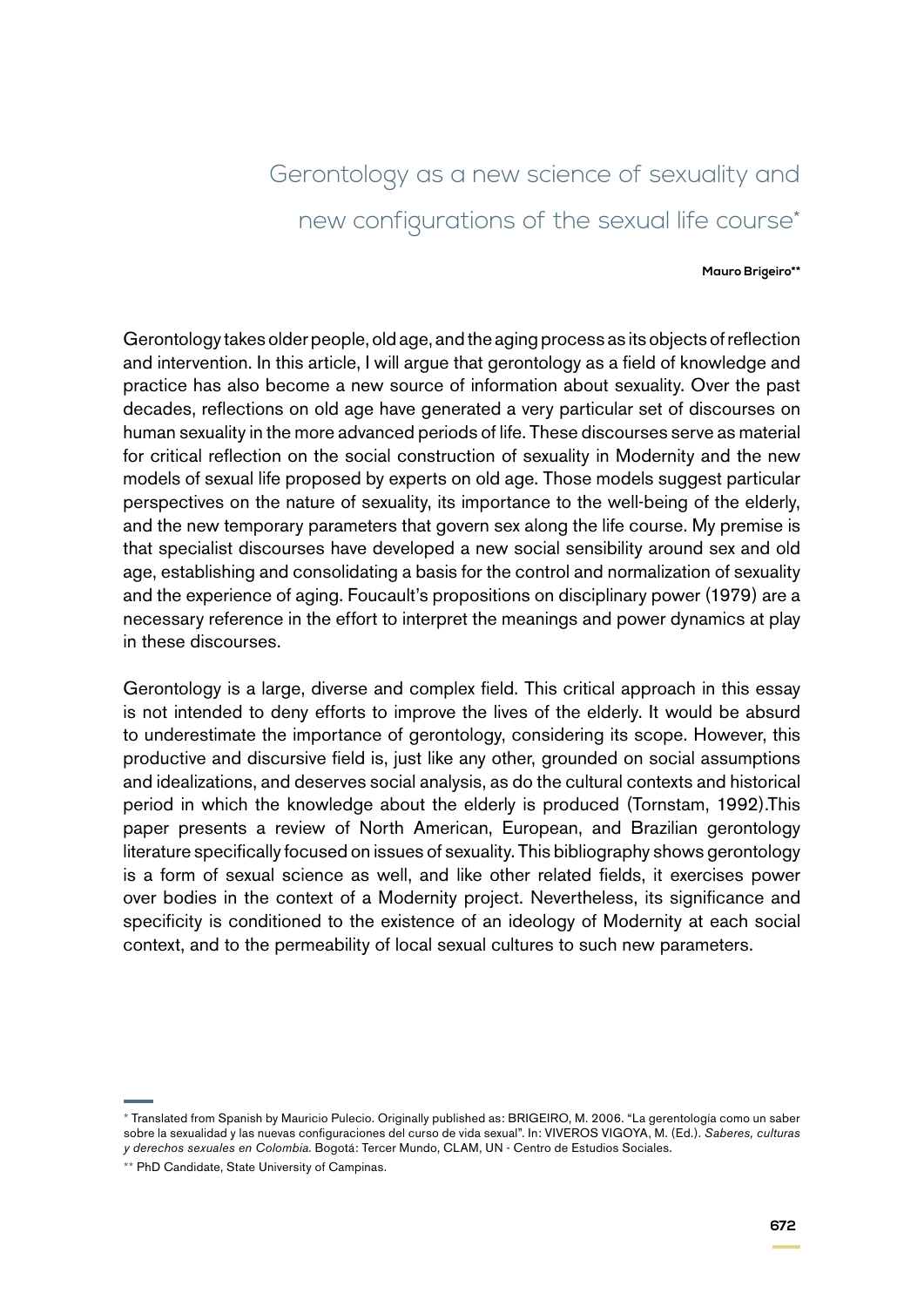### **Premises**

Currently, gerontology is well recognized as a legitimate forum where judgments of truth about aging process are made; judgments about who is old and what is appropriate and possible to do in this period of life. As a field of knowledge, its authority is recognized by governmental bodies, international agencies, and professionals from different disciplines. Its academic production on the aging process stands out as gerontology has guided countless healthcare practices targeting the elderly population.

Sexuality has not stood outside of gerontologists' concerns. The topic has gained ever greater attention, which is reflected in the literature, as well as in gerontological intervention. For example, a brief review of specialized training programs invariably shows that sexuality issues retain a very significant space. Training courses for professionals always have at least one unit or a block of lectures addressing sexuality, confirming its importance for the preparation of future gerontologists and geriatricians.

An emphasis on sexuality is also noted in recent bibliography: books, periodicals, papers, journals, dissertations, and even self-help books have contributed to discussions on sexuality amongst the elderly, devoting either entire works, or at least some chapters, to the subject. A brief online web search reveals countless links where doctors, psychologists and other professionals address the issue.

Gerontological production on sexuality reflects a multiplicity of approaches. Although some generalities can be identified, any mention to this literature must consider the plurality of its conformation. Gerontology is composed of a series of disciplines and professionals from human sciences like sociology, anthropology, history, psychology, and social work, among others; from the health professions (medicine, nursing, etc.) and their specializations; and some recent additions, such as architecture. At the same time, metadisciplines such as neuroscience, public health, mental health, among others, find room in this multidisciplinary framework. So gerontology involves a bounty of methodologies, concepts and premises. Those are often contradictory, expressing disagreements among specialists from different disciplines. There is no common language to bridge those disagreements, and this is due to the formation of gerontology as a scientific field.

The process of aging itself is still controversial as an object of study. According to Achenbaum and Levin (1989), it has not been settled whether gerontology should focus solely on disease and processes related of the more advanced periods of life, or extend to earlier periods, including life as a whole. Concerns about time and the life course still seem to be the only common variable among specialists and applied scientific research commitment is a more or less consensual goal. Following these authors, there is no common definition for the term gerontology, or the demarcation of boundaries of this discipline. In terms of a science of aging, it is a rather multidisciplinary field, not unified theoretically over a homogeneous epistemological ground.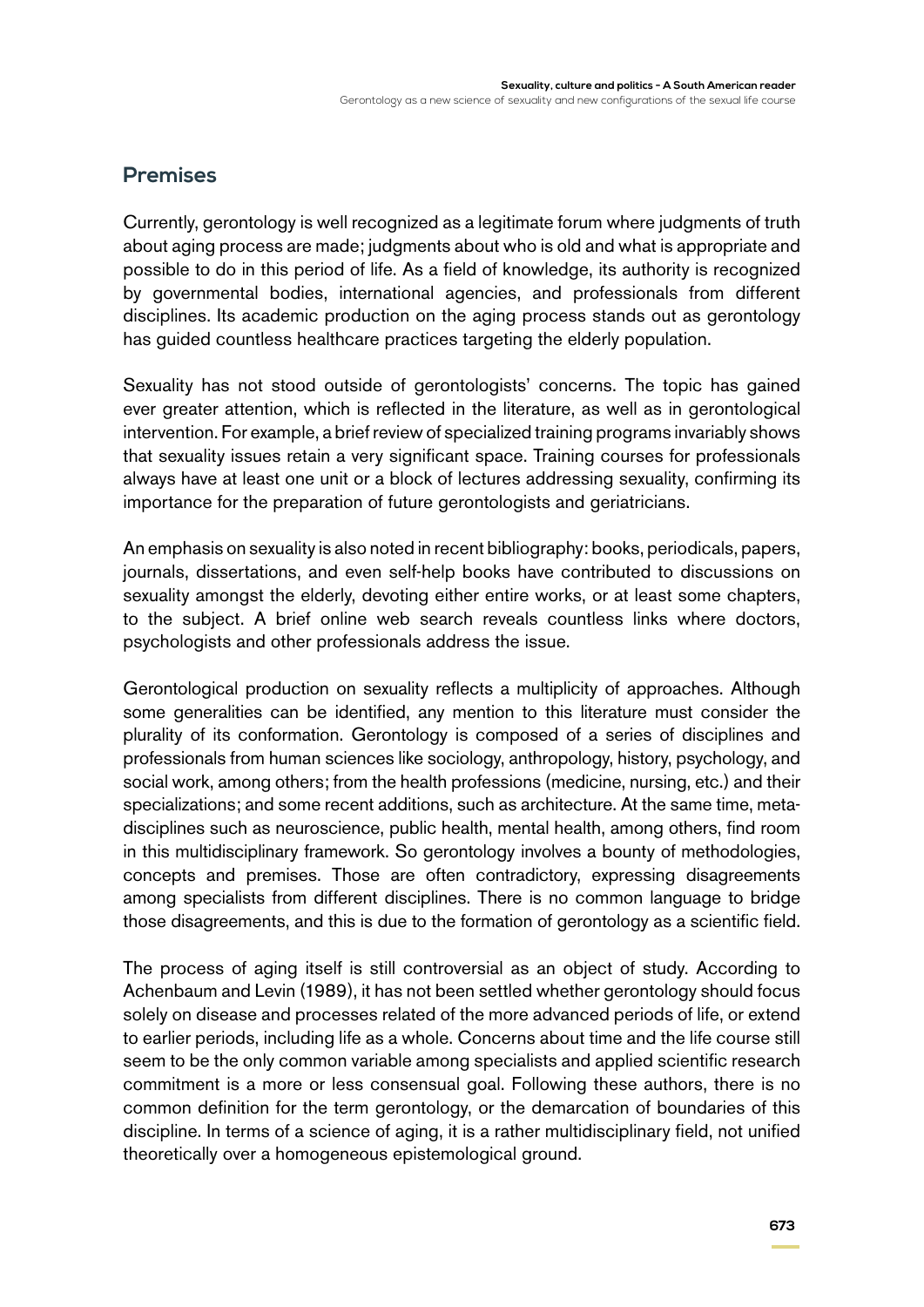It is therefore difficult to demarcate a categorical division between the theoretical production of gerontology and literature from other disciplines engaged in the study of the elder and the aging process. Nevertheless, three operational criteria will be set for the purpose of this review. The first is the consistent use of the term gerontology in the definition that the article or book consulted is using. The second criterion is the authors' academic or professional affiliation; either presented as a gerontologist or associated to an institution or research group identified as gerontological. The third one is the type of publication, i.e., whether the journal or book was meant to reach a gerontological readership.

# **A sexology approach**

The first remarkable characteristic observed in the bibliographical corpus analyzed is the strong reference to sexology, keeping in mind the peculiar differences of the framing texts of each discipline or meta-discipline. Seeking a clear intention of intervention in the sexual, gerontology propagates the sexological idea of orgasm as a right or sexual health indicator (Beijing, 1997). Descriptions and discussions are based on a specific nosological classification; an etiology of problems interfering with a satisfactory sexual experience (sexual dysfunctions) in later life; and a therapeutic solution. The physiology of sexual activity is fundamental, as well its possible variations (age being one of the main factors in these variations), as well as certain emotional and social problems identified (or merely established) around the issue.

As a therapeutic strategy, gerontology adopts a set of prescriptions including: use of medicines, other somatic intervention, and pedagogical techniques to modulate the behavior and uses of body in order to promote a well-functioning sexual life in old age. In most of these works, the goal for older people is "to maximize" or "optimize" pleasure and sexual exercise. These terms are widely used in texts and serve to show how indicators of change sought by each intervention reach an upper limit within a set of life dimensions, more or less restricted, applying to the elderly. Specialists frequently argue that the results of therapy must be weighed in terms of the existence of certain chronic diseases among the elderly, such as diabetes, hypertension, heart disease, etc. (Ferrigno, 1988; Marsiglio y Donnelly, 1991; Deacon, 1995; Risman, 1996).

In addressing sexuality, gerontology is supported directly by the technologies and empirical tradition of sexology. Furthermore, survey data and research from classic sexologists like Kynsey, Masters and Johnson, Kaplan, Hite, among others, is extensively used, either to verify premises, to provide support hypotheses, or to compare research results. It is interesting to highlight that these studies, referenced by gerontologists today, were developed two to five decades ago, a fact that is not taken into account in their interpretations.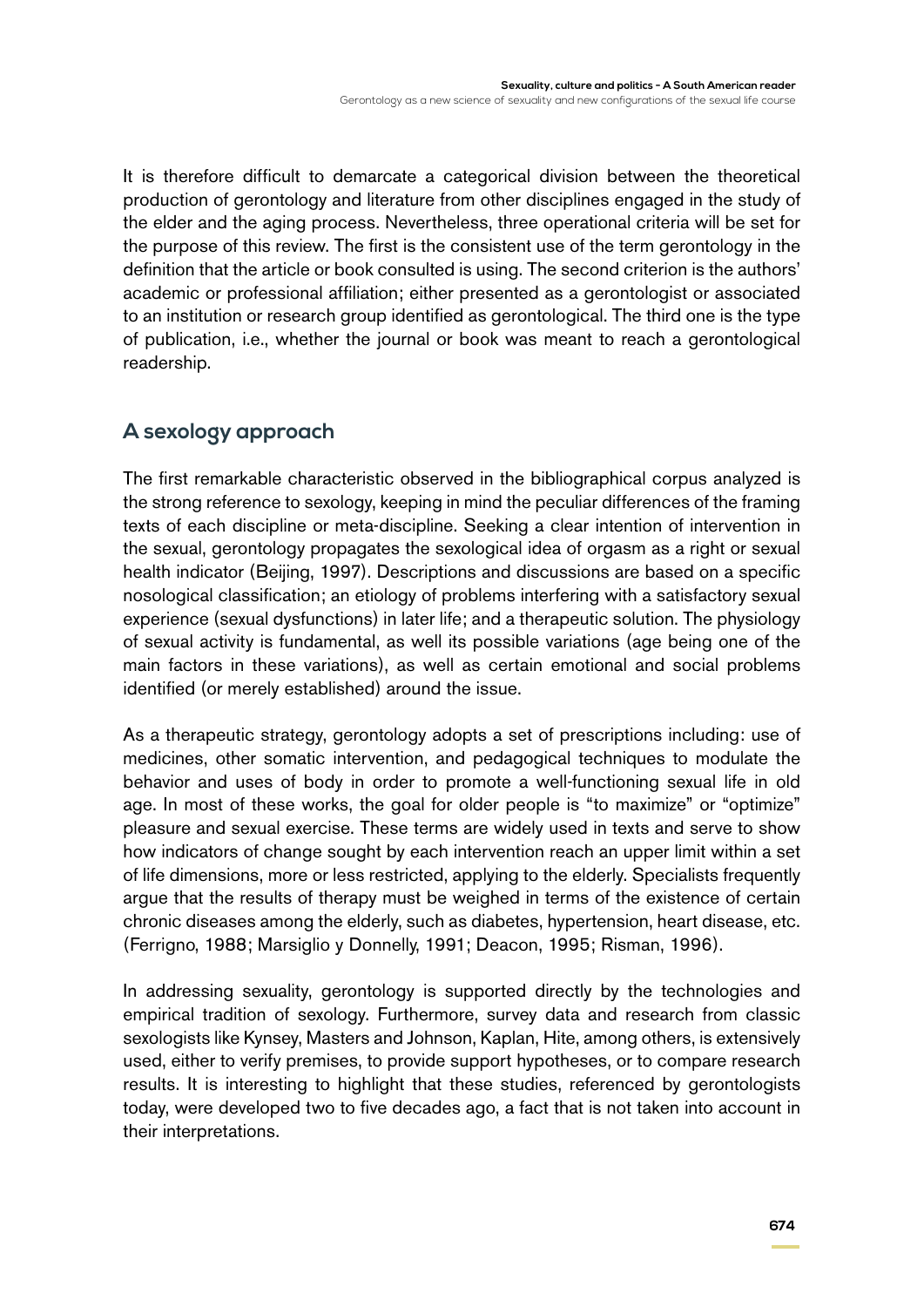Another aspect to highlight is the applicability of these findings. Not all the works on aging or the elderly and sexuality are guided by their interventionist interest. They may in turn consist of non-applied, mostly quantitative research (Cf. Marsiglio & Donnelly, 1991; Delbès & Gaymu, 1997; Matthias *et al*, 1997). Under this rubric there is a significant distinction between Brazilian, on the one hand, and European and North American research, on the other. The earlier is clearly interventionist. Although academic, it seems to be directed towards the general public, taking on the characteristics of the self-help genre (Cf. Fraiman, 1994; Maia y Lopes, 1994). The latter two have a more diversified empirical and academic style, seeking to dialogue with practical reality, and is less empathetic to intervention.

Another important detail concerns the training of authors. Non-Brazilian production appears to be much more heterogeneous, showing the interest of different academic specialists. In Brazil, most works are developed by psychologists. In this country the pioneers of both sexology and gerontology were physicians (Carrara, 1997), but today they are now a minority among reviewed works. There is also a small Colombian literature on the subject, whose references show a greater interest on the subject on behalf of physicians and nurses, creating a more specific theoretical field.

### **Definitions of sexuality in old age**

A general premise through the whole reviewed literature is that the sexuality of the elderly is labeled as the myth of "asexuality in old age". Gerontology struggles against the view that sexuality is extinguished by aging. According to these arguments, expression of sexuality by older people is repressed by society. This interdiction is part of a wider context of social prejudice against the elderly, and rules out their sexual practices (Ludeman, 1981). Curiously, such discrimination against sexuality is exercised not only by younger people, but also by old people. The reference to theoretical constructs based on this 'repression hypothesis,' as Foucault (1979) put it, which falls mainly upon elderly, is clear in a large portion of the gerontological literature.

This myth is used to justify works structured on the necessity of rescuing old age from psychic and social interdiction. All authors agree that sexual activity does not extinguish with the passing of the years, despite decreasing rates, which are empirically recognized. Moreover, it is evident in this literature that there are heated debates about the physiology of sexual intercourse, penetration, and frequency of sexual activity, alongside assertions that the concept of sexuality is something broader. It is noteworthy that the elderly, as it is describes, introduce a new concept of sexuality. The following passages illustrate this idea well, prevalent in most of the texts:

> Society sees the elderly as 'lesser men and women,' and as 'asexual.' It is a great damage to older people, because many of them today enjoy (their) sexuality more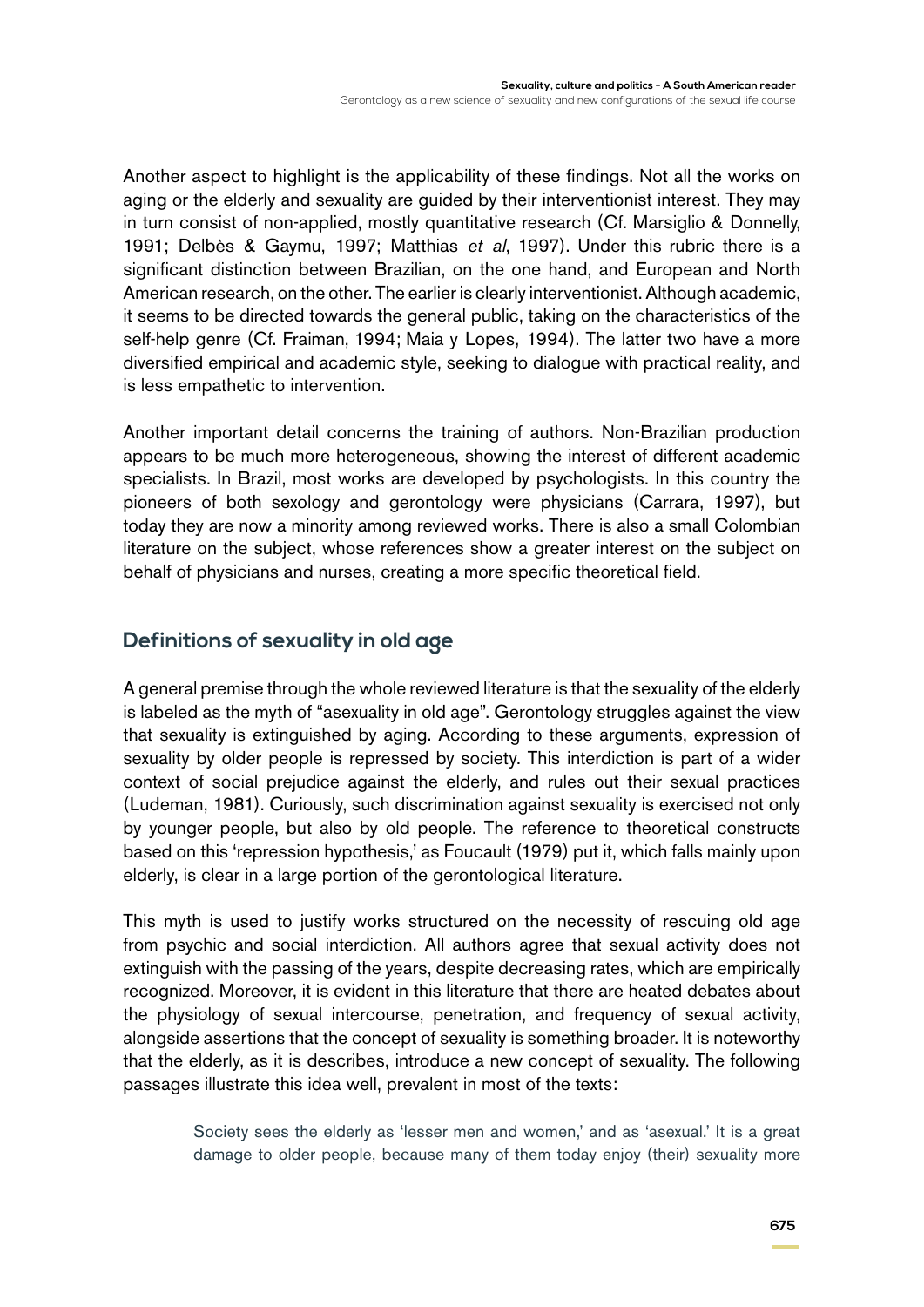than when they were young. Sexuality is not just about erections and orgasm, it is about communion, touching and allowing to be touched, caressing and being caressed, to enjoy and give pleasure (Fucs, 1992: 94, cited in Risman, 1995: 62).<sup>1</sup>

Contrary to widespread beliefs, sexuality does not necessarily disappear in old age. Instead [...] older adults describe different experiences with their bodies, the bodies of their partners, and their relationships. No longer the rush of orgasm, nor erotic sensations just focused in the genitalia. On the contrary, they experience the eroticization of their whole epidermis, full body and whole spirit sex. No more "burgers with French fries," hastily devoured in youth. Now a carefully prepared dish and deliciously tasted (Ferrigno, 1988: 5).<sup>2</sup>

This vision of sexuality and the period in which it is practicable denotes something *sui generis*: that sexuality in old age would be an act prohibited by society, which only specialists and their scientific disciplines can revalidate. Paradoxically, while on the one hand sexuality is understood as limited by social aspects, proscriptions and prescriptions tend to be focused mainly on the individual and their body, and not upon the social environment. Thus, the myth of asexual old age is social and cultural, but the proposed intervention must be implemented individually, primarily involving body dimensions and oriented toward the change of mistaken beliefs. There is also a firm conception of body plasticity for the treatment of sexuality and physical changes related to aging. In this more or less explicit individualist philosophy, subjectivity, body, and sexuality are dimensions susceptible to remodeling and adjustment for all those whom so wish (Hepworthy Featherstone, 1999).

Let an example of intervention technology be presented: therapy and sex education advice suggests displacing sexuality from the genital area into other "erogenous zones" of the body. Experts forecast that during old age, expansion of these areas may be so large that no part of the body surface would be exempt of being a source of pleasure, extrapolating the very notion of 'zone' beyond limits and boundaries.

An emblematic gender distinction is generalized in these texts. Men are seen as more limited in their conception of sexuality, and tend to concentrate their interests in the genital and penetration. They are therefore specifically prescribed to discover other "sexualized" parts of the body, because of the changes identified in erectile function with advancing age. Compared with women, men in these examples are more interested in sex and have a higher frequency of sexual intercourse.

Conclusions about the world of women indicate that they face less difficulty in their sexual lives at old age, because their sexuality has never been restricted to certain

<sup>&</sup>lt;sup>1</sup> Revision note: All citations by Risman are from versions of his texts published in Spanish.

<sup>&</sup>lt;sup>2</sup> Revision note: Cited in Spanish in the original.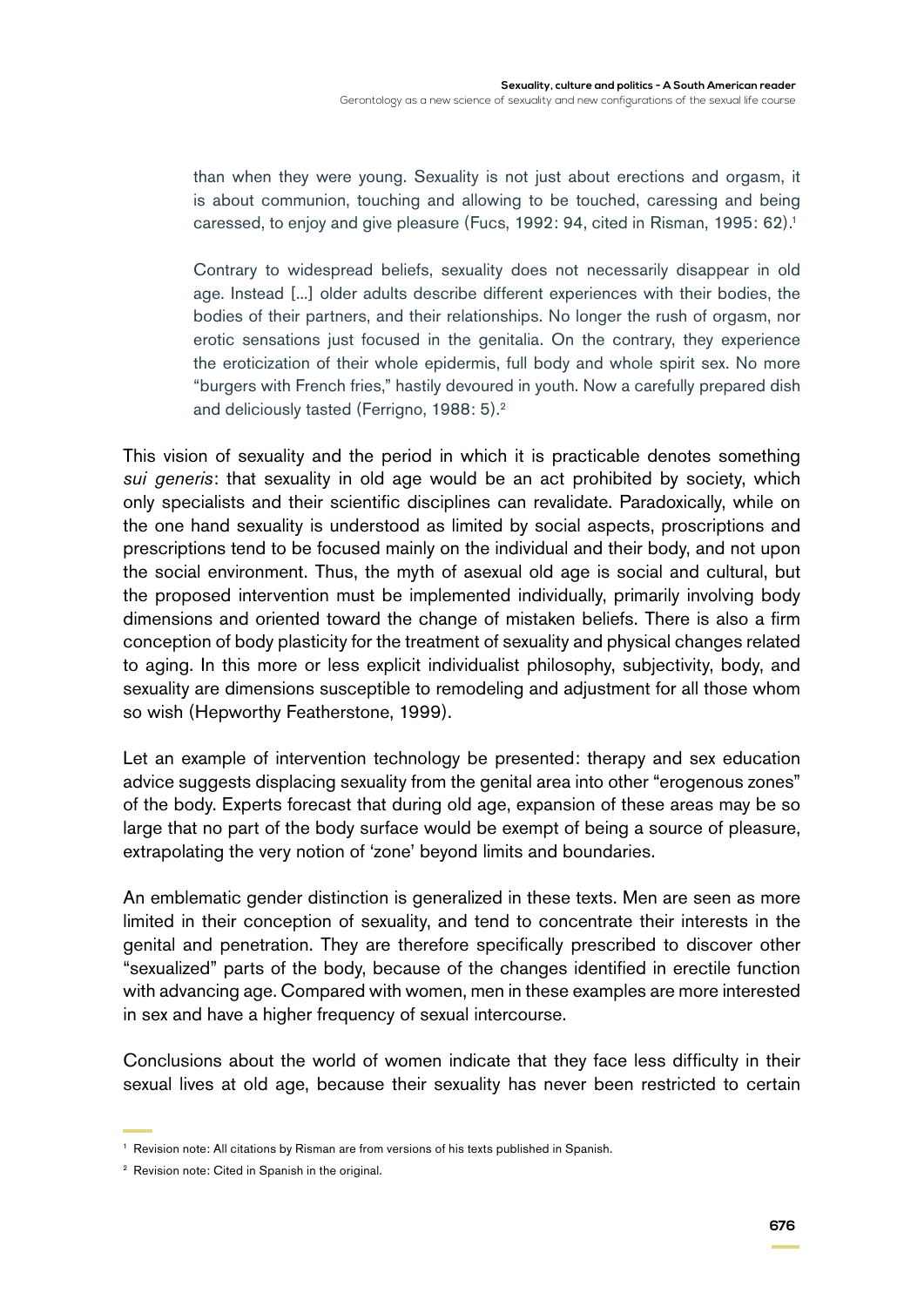parts of body. According to studies, female sexual activity largely depends on male intention. Decreasing sexual activity in women is also associated to disease among their husbands, their indifference, and high male mortality. Data show that they were less interested in sex, and their socialization was framed by stronger control and obstacles to the exercise of sexuality in old age. Thus, interventions involve sexual rehabilitation in the sense of a "liberation from repression."

Persistence and interest in sexual exercise in old age is a reality that does not depend on an individual's sex. At this point a parallel between men and women is established, although at different levels. Under the myth of an "asexual old age," the stage of the "aging" makes no gender distinction. Sexuality is often depicted as a privileged dimension of elderly life and as a special source of satisfaction and well-being.

Gerontological researchers argue that activity and presence of sexual desire among the elderly reflect the past sexual life of the individual. This equation is quite interesting: identifying that the more sexually active elders are those who maintained a high sexual frequency throughout their lives; it is argued that the more intense sexual life is from the beginning, the better the chances are of keeping active in old age. According to gerontology, frequency of sexual activity invariably decreases, but if it has always been high, will be more expressive in future years. In general, gerontologists advice to maintain sexual frequency levels from the age of thirty.

Among the gerontological works examined, the recurrent confirmation of data from major sexological surveys stands out. A mismatch is never found in related to them. With this observation I do not desire refute classic sexological data, but looking at the peculiar way they are used. In such studies, comparisons between data from large samples have been made in a somewhat naive way, and without contextualization. As Leridon and Bozon (1993) highlighted, the utility quantitative research in the comparative study of sexuality is much more limited than in other areas; often affected by sampling issues, sometimes by different social contexts that which varied conceptions of sexual behavior.

Findings on maintenance of sexuality in the more advanced periods of life are taken as absolute truth in gerontological literature, often disregarding the social context and the historical period under study, as if such issues were not central to the social shaping of sexuality. Rather than questioning the scientific validity of such works, the purpose of this review is highlighting the vision over sexuality held by gerontologists. Overall, these discourses update a modern and homogeneous version of sexual life.

Although gerontological works have gradually started to include socio-cultural aspects, they still rely heavily on a physical or psychological dimension of sexuality, taking a strictly essentialist perspective. Their universalizing drive is clear. Paradoxically, although a homogenizing tendency is ever present in the treatment of both aging and sexuality, these studies have sought to incorporate relativistic ideas about sexuality.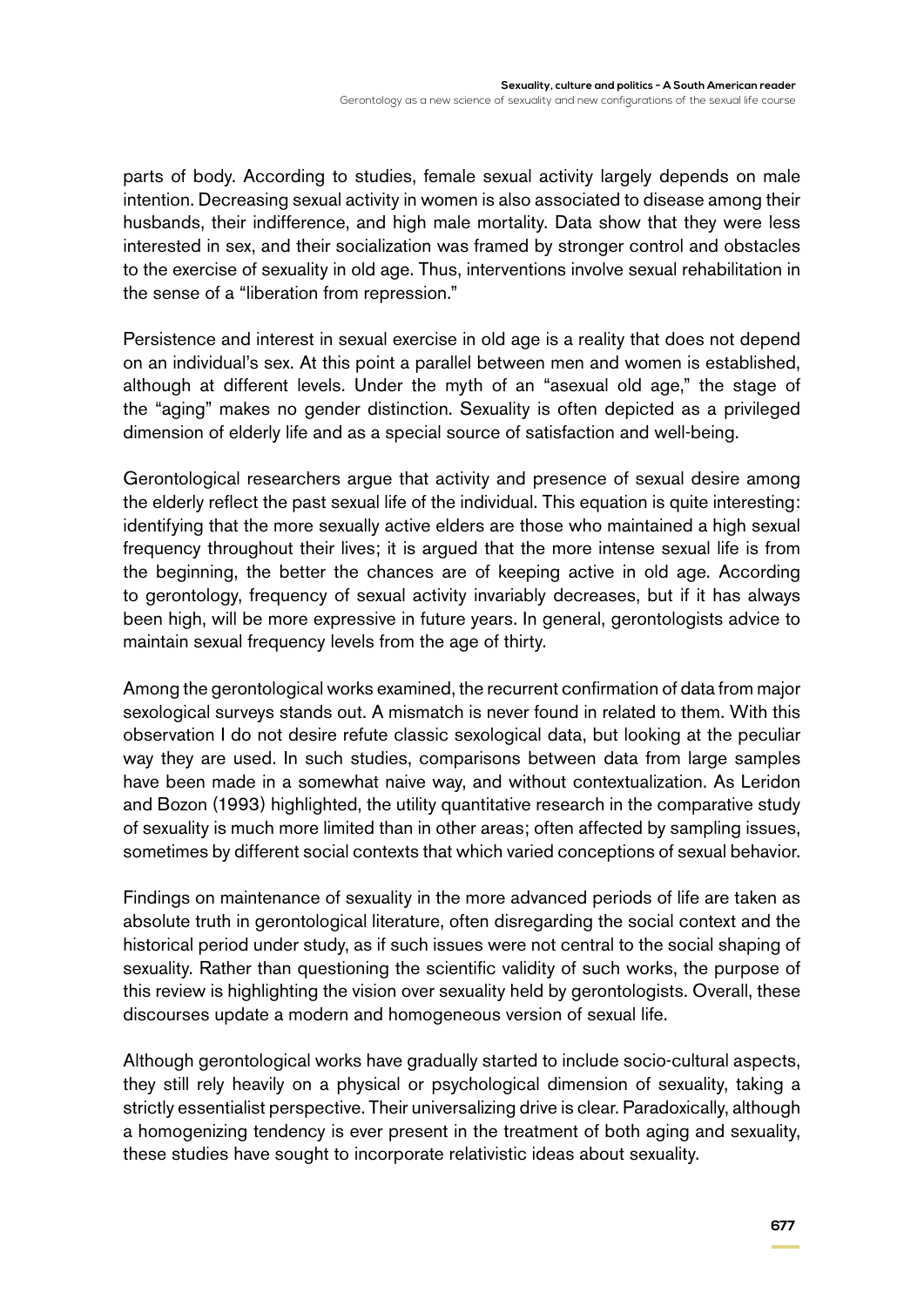At this point it is possible to identify a similarity to early anthropological works on sexuality. Followers of the "cultural influence" model (Vance, 1995) recognized that the variability of sexual customs was regulated and culturally conformed. However they universalized the meanings of human sexuality. Many present works under the premises of cultural constructivism still apply this interpretive model, relying on conceptual structures and arguments referenced to nature.

Such ambiguous articulation is evident in the Brazilian production on sexuality and aging, explained by adherence to cultural interpretations and maintenance of assumptions concerning the physical or psychic nature of sex:

> [...] Understanding how male and female sexuality is socially produced from the earliest age is essential to achieve explanations about the differences in attitudes and behaviors of men and women, of all ages, even in the elderly. [...] Here we think of sexuality as socially constructed, with a historical background, given that once at birth we already find a prefigured sexuality. [...]As any other, regardless of age or any other characteristic, older adults have emotional needs and sexual desires, and their psychological well-being depends on their satisfaction. (Ferrigno, 1988: 6).

Arguments about the existence of sexuality in old age work as scientific validation for the main assumptions of gerontology and sexology, and support an interventionist attitude toward the sexual, since it is believed that new parameters for the evaluation of sexual normality have been discovered. It is exactly in those intervention goals that we find a connection point between sexological and gerontological production. This compatibility is possible because both disciplines take advantage of their own goals to solidifying their theories. Gerontology, assuming for itself the primary commitment of promoting changes in the lives of older people, and because of its multidisciplinary condition, makes an ideal alliance with sexology, the discipline for the intervention on the sexual. In the study of the aging process the latter finds a fertile ground for the discussion of sexual dysfunctions. Both disciplines' interests merge to rescue each other's approach and terminology, supported by their prestige and prominence, usually seen as technical, innovative and effective. Thus, one can say that studying sexuality in old age is possible because of the multidisciplinary dialogue between gerontology and sexology, who have established a certain common ground.

Assuming the universality of sexuality and aging as objects of scientific interest is another common aspect among the two disciplines. Gerontology demonstrates such epistemological position on its progressive management of the aging movement, characterized by homogenizing social representations about elderly. The debate on the social construction of age and generation, when mentioned, is very ambiguous. Accordingly, sexology is roughly based on essentialist statements about sexuality. It should also be highlighted, however, that some new tendencies being incorporated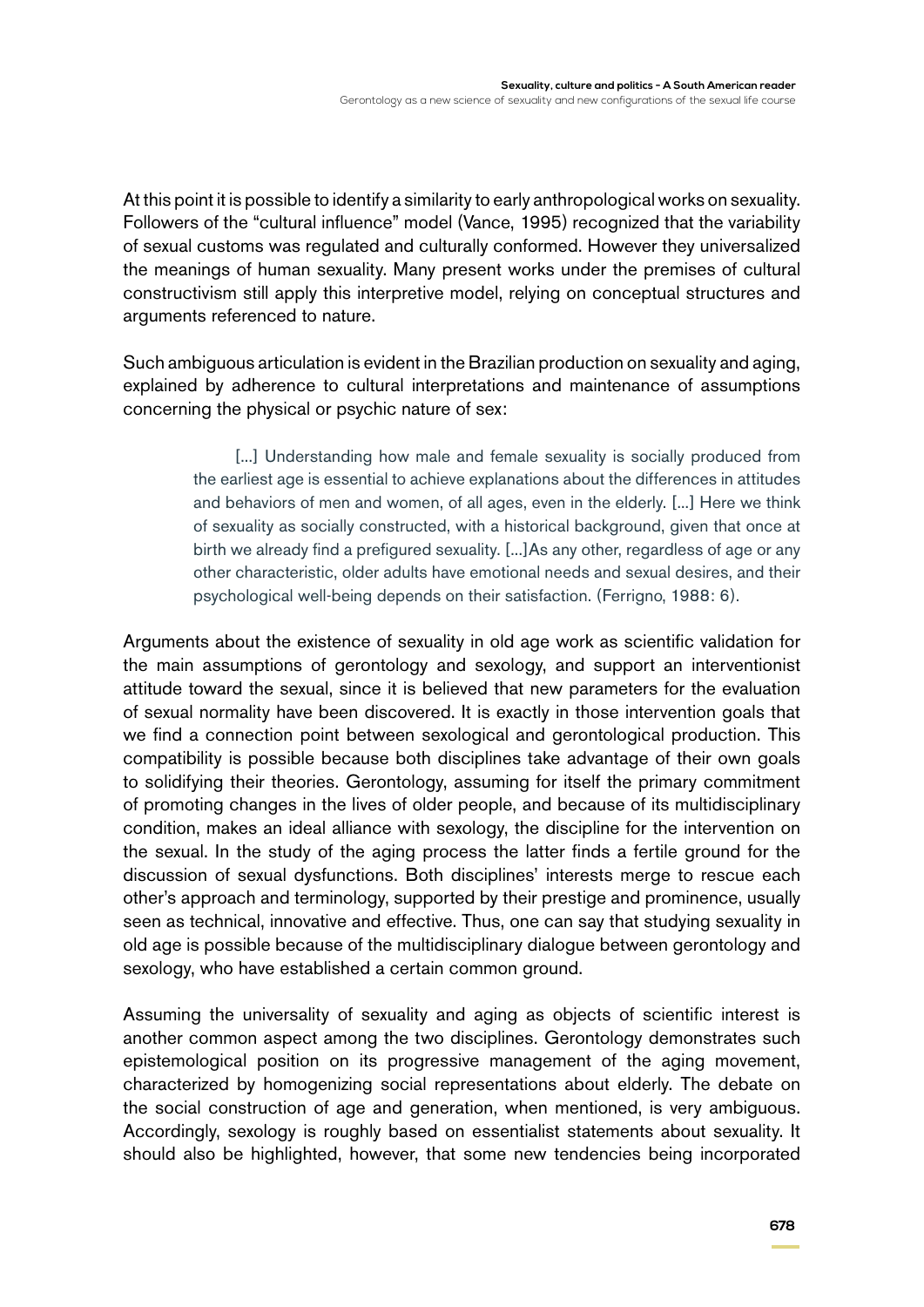into the theoretical field of gerontology, demanding and postulating the heterogeneity of the aging experience, not yet visible in the set of production dedicated to sexuality. In short, keeping due differences, sexology defends a universal status about sex, similar to gerontology's naturalization of aging. In that sense, they strengthen each other.

## **Sexuality as a key to successful aging**

Publications on sexuality in old age are closely linked to discussions about successful aging. A curious debate permeates gerontological literature: is sexuality beneficial for old age? Results from quantitative studies on sexuality show a strong correlation between sexual activity and life satisfaction in older people (Marsiglio y Donnelly, 1991; Matthias *et al*, 1997). In harmony with these observations, some authors take as their starting point the idea that full expression of sexuality is part of a more fulfilling life in elderly age (Deacon *et al*., 1995). Others are more explicit: "*The primary importance of sex in old age is the pursuit of pleasure*". (Risman, 1996: 70).

Nevertheless, reasons to justify the importance of sex in later life seem to go further: ideas confirming sexual activity as fundamental for health are present in this debate:

> Sensations and perceptions continue to exist, but prejudice makes it impossible for energy coming from those nuclei to flow in the right direction. Thus, human beings create internal mechanisms which damage their energy balance, predisposing them to depression and disease (Risman, 1996: 172).

Interestingly, in opposition to the above, in other studies the revival of sexual interest among older people may be indicative of a positive response to the treatment of any disease. For Deacon et al (1995) hormone replacement therapy, if applied on a focal or systematic manner, may improve physiological sexual functioning and sexual interest. The authors consider revival of interest in sex may have a beneficial effect on the treatment of depression.

In the corpus reviewed, the only work challenging the beneficial boundaries of sexual activity for the elderly was that of Thomas (1982), whose title is suggestive: *Sexuality and aging: esencial vitamin or popcorn?* According to the author, a common analogy in gerontological texts, according to which sexual activity is an "essential vitamin" for healthy aging, should be replaced by another metaphor. Sex should be compared to popcorn: a low prescription and proscription food, whose consumption is associated to pleasure, rather than survival. In that sense, what gerontological specialists do when they encourage and promote sexual activity is, ironically, similar to an intervention in the consumption levels of popcorn by old people. For the author, rather than changes in sexual life, widowhood and isolation can be considered major causes of suffering among the elderly. From his point of view, what is dangerous is to project values and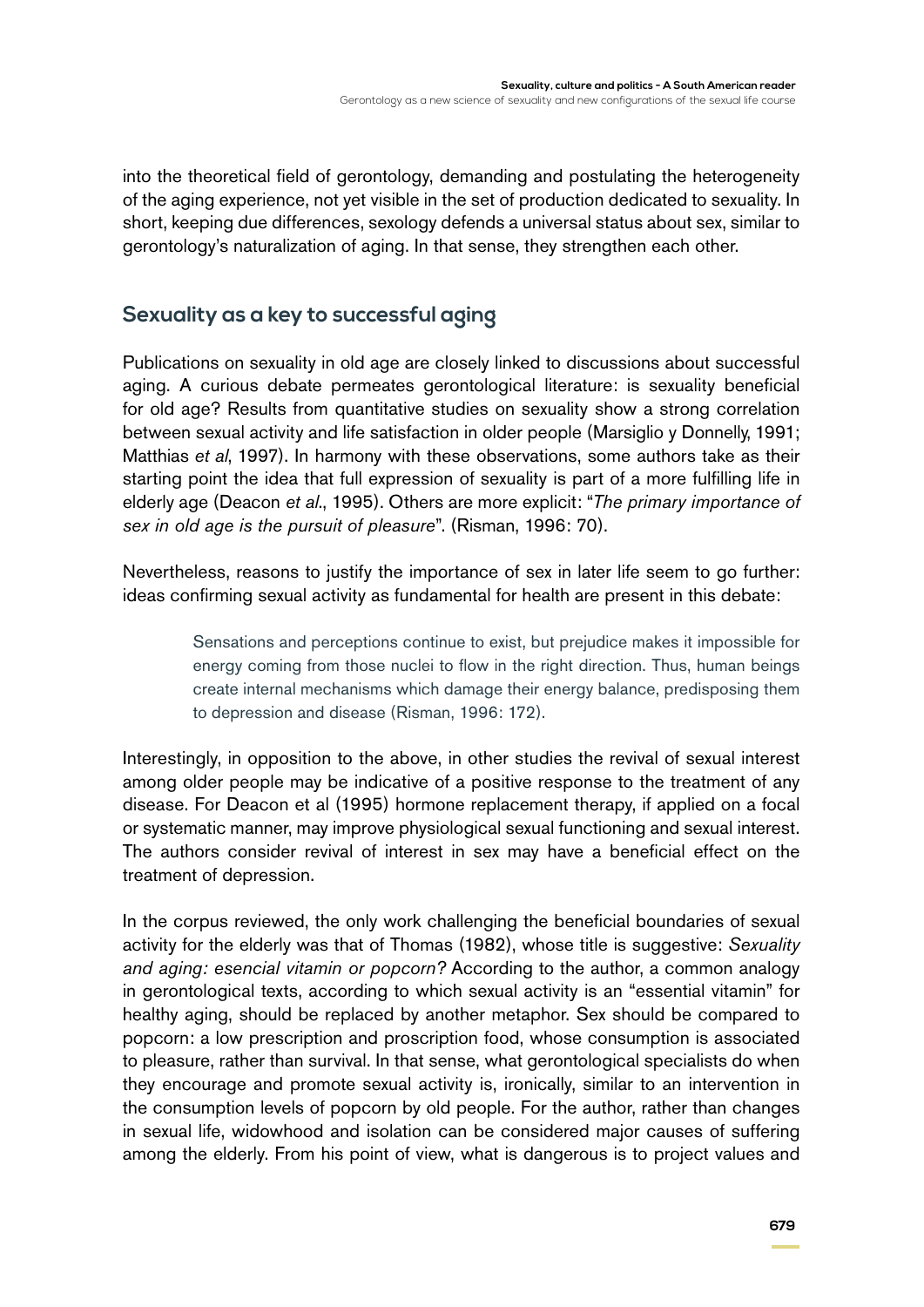attitudes for middle aged people onto the agenda of elderly concerns. Where to locate this stance within the gerontological field?

According to Debert (1992), in her literature review on the experience of aging, two theories prevailed as guiding approaches to gerontology until the late 60's: activity and disengagement. The first one claimed that older people seek their well-being by participating in practices that compensate for their inactivity. The second one claimed that part of successful aging comes from a voluntary "moving away" from usual activities over the years, seeking to adapt to physical or social limitations associated with this stage of life. Both theories affirm old age as a phase of losses, even of social roles. Although research approaches from the past two decades are more complex, these two antagonistic models are still part of the gerontological debate on aging.

Those two models are also found in the gerontological literature on aging, with an absolute prevalence of the former over the latter. Almost every work on the issue is characterized by the effort to demonstrate the possibility and benefits of maintaining sexual life with advancing age.<sup>3</sup> Barely a small part of the literature, in opposing to the above, is oriented to demonstrate that configurations imposed by aging on the affective-sexual sphere are topics of less importance, especially when considering other areas of the life of people. A predominance of arguments for maintaining sex life in old age indicates the prominence of the activity model over ideals of successful aging and, of course, the influence of the values such as productivity and independence in the new experiences of aging, widespread in Western societies (Rice, Lockenhoff y Carstensen, 2002).

All reviewed works stand out in their effort to present a version about the importance of sexuality in old age. Sexuality and healthy aging are considered a challenge. The subject is confronted by a situation that requires a new self organization. Under one model, it becomes necessary to review these models' values and beliefs about sex and, therefore, adopt brand new attitudes; but according to the other model, the subject must accept old age as a stage of transformations and adapt to them, even to anticipated changes in the sexual sphere. The problematic tone facing this situation deserves an individual initiative for change; otherwise, the subject will experience an unsuccessful aging. This is not due to a lack of options, but to individual responsibility, or rather, to irresponsibility in the treatment giving to elders, as well as by elders themselves. The following example is common in gerontological discourse:

Lots of people become aging while working, walking, dancing and falling in love with an enormous vitality. They are clear examples to show that diseases does not occur in elderly because of the age, but rather because of mistakes generally made throughout

<sup>&</sup>lt;sup>3</sup> Similarly, in a study of self-help books for older people in the United States, Arluke, Levin and Suchwalko(1984) examined the sexual and romantic content of them and pointed out that sexual activity is more recently advised that in the past. Authors describe their findings, supported by the premise according to which sexual revolution influenced the way of thinking about old age.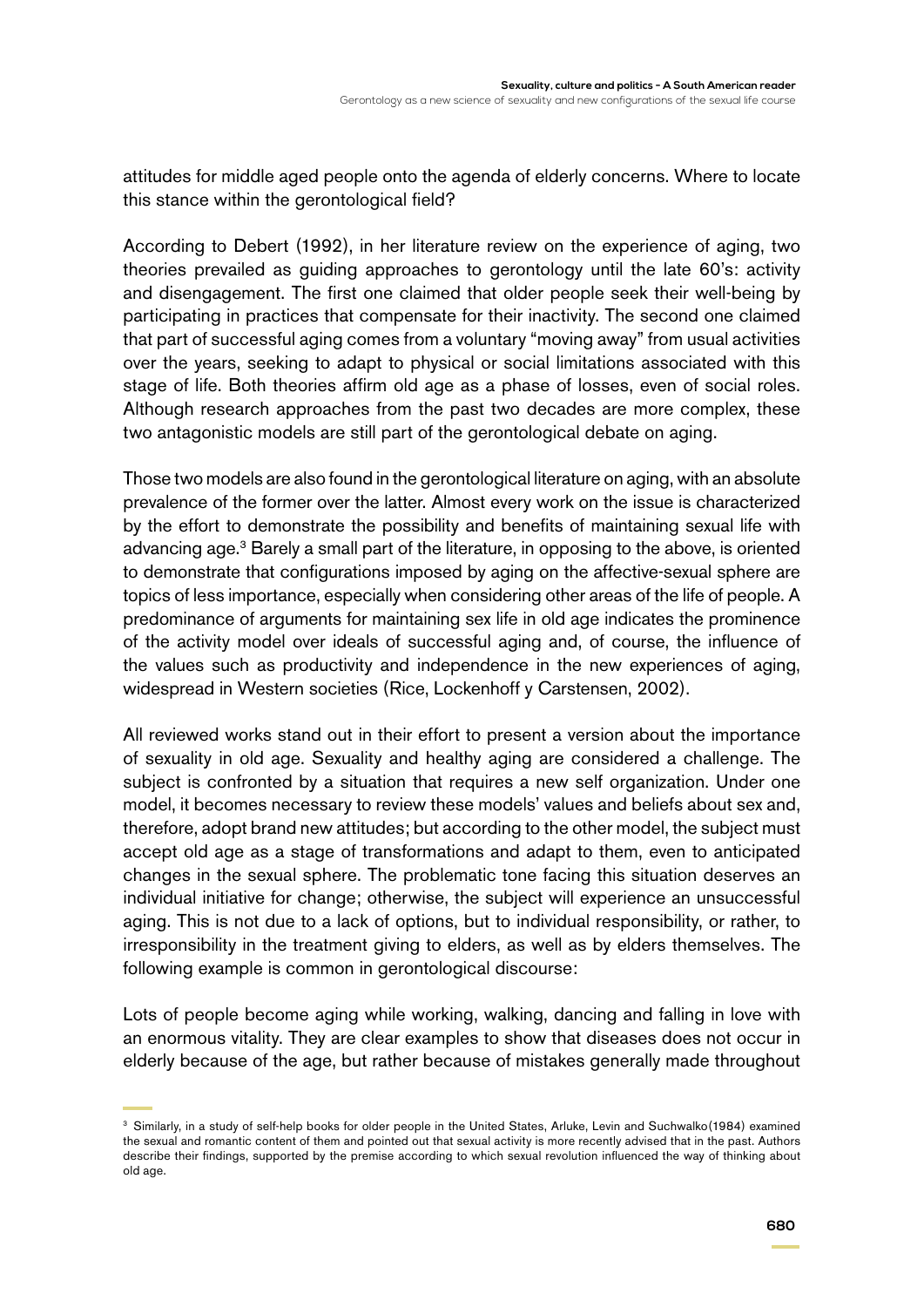the years, such as poor diet, sedentary lifestyle and emotional tension. Or, even worse, by a refusal to participate in life, lack of incentives, opportunities or believe is not enough time. Those elderly are demonstrating that, beyond the simple absence of diseases, total health is a state of personal excellence, synchrony, and physicalemotional and mental well-being. [...]Of course, there are losses accompanying natural aging process. But it is possible to live well with limitations imposed by age and those relating to sexual life. Instead of understanding changes and diseases, we fight against their symptoms. Best would be to develop and make more flexible our ability to adaptive capacity (Fraiman, 1994: 198).4

Deber (1997) named the transformation of old age as an individual responsibility, a "reprivatization" of old age. Regarding the sexual sphere, the issue becomes especially evident when the notion of "the rights of the elderly" is used. Specialists become the cause's advocates, deciding what is appropriate to do with the sexuality of the elderly.

#### **New parameters for the sexual life course**

The debate on successful aging, especially when arguments for activity are mobilized, is aligned with the ideals of aging represented in terms such as tercera idade, literally 'third age'. Brazilian production on the issue has an absolute commitment to this new category. The term ''aging'' is rarely used in the texts reviewed, except when problematic aspects of this stage are emphasized. The expression ''third age'' has become popular in many countries as the most appropriate way to designate the elderly (Peixoto,1998). The term has today in Latin America a positive and respectful connotation that is used indiscriminately in various social contexts, with the goal of including in its use the diversity of older as social segment.

The category "third age" implies a certain lifestyle: Indicates that older people should discover that this moment is ripe for an acceptance of what is modern, new ways of interacting (with their spouse, family, and community), learning new skills, etc., in opposition to ideas of decadence and decline. The term provides certain neutrality, related to the idea of progress or advance; keeps a sense of progressive phases—first, second, third—which are not necessarily declining; provides the possibility of a new framing in which a lifetime could advance in an endless ascent. "Old age" appears also as a very useful category for gerontological premises about sexuality; ending stigma, and reinforcing the idea that sexuality is not restricted,but improves with aging.

A new scheme of sexual life course operates through these discourses. According to specialists, there is no reason to believe that an individual's sexual career finds its end in old age. They claim that sexuality is possible throughout life. Life course and the sexual life course mingle in those discourses, and they only end with death.

<sup>4</sup> Revision note: Cited in Spanish in the original.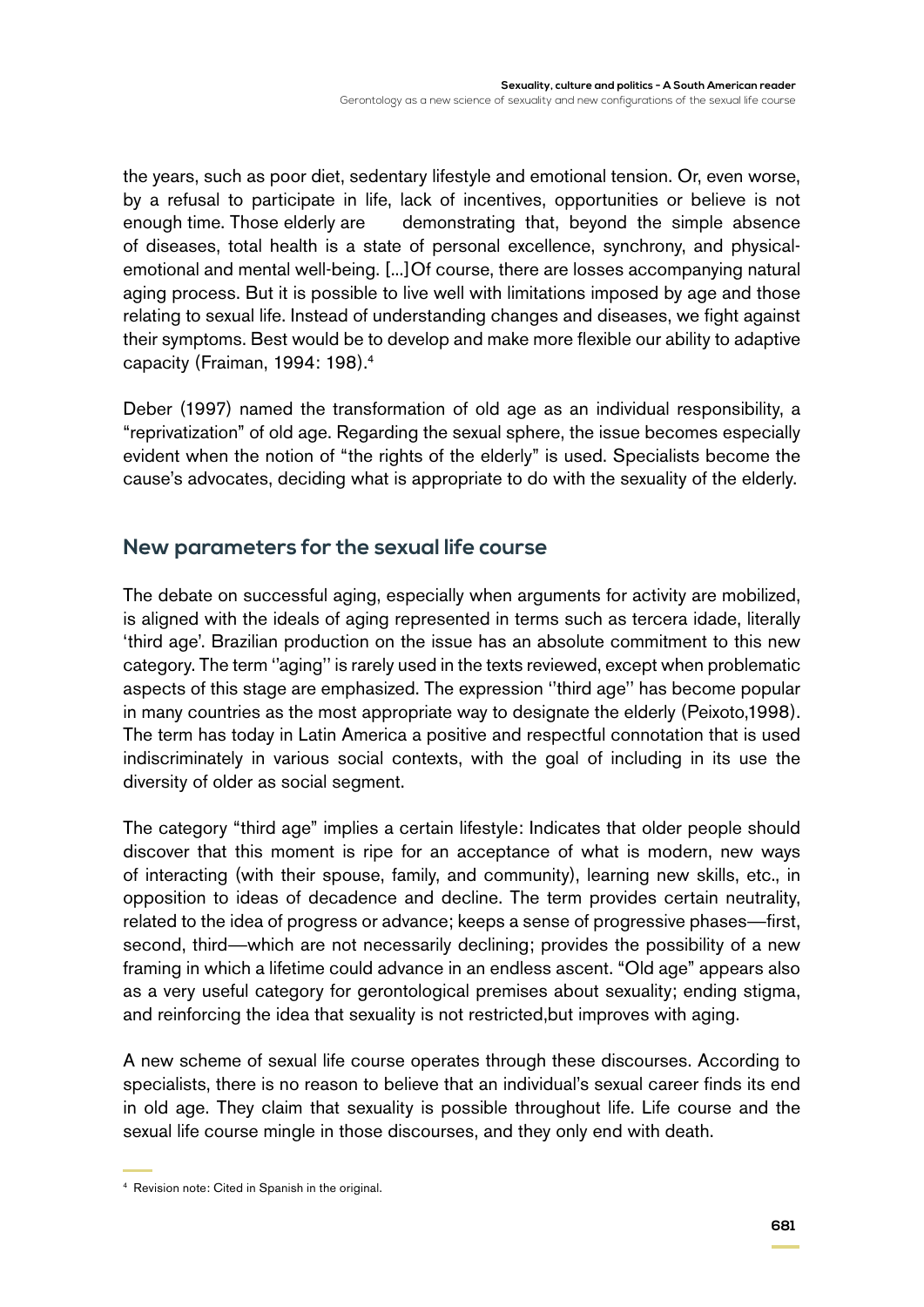This new configuration has important implications for the idea of normality and abnormality in the sexual life course. A new sexual imperative is gradually making its entrance: one must remain active and have no limits imposed by advancing age. In this sense, the gerontological inversion of sexuality represents a paradox. Traditionally, this field is known for its work against the stigma associated with the experience of aging. Through the legitimacy of the new parameters of sexual life, new criteria of abnormality are also established when expectations are not satisfied, and what once could have had a negative meaning (but expected for age), today is a sign of neglect. Not to live a fulfilling sexuality in old age is a problem, and can be understood as a dysfunction. The solution is the search of a specialist trained to reintroduce it or release it from repression.

It is important to place this discussion in a political framework, because if it is true that in ideal terms sexually active aging is possible for all, is also true that material access to it is not available just by individual will. In addition, a reflection about activity as a moral value when related to sexuality and aging is also worthwhile.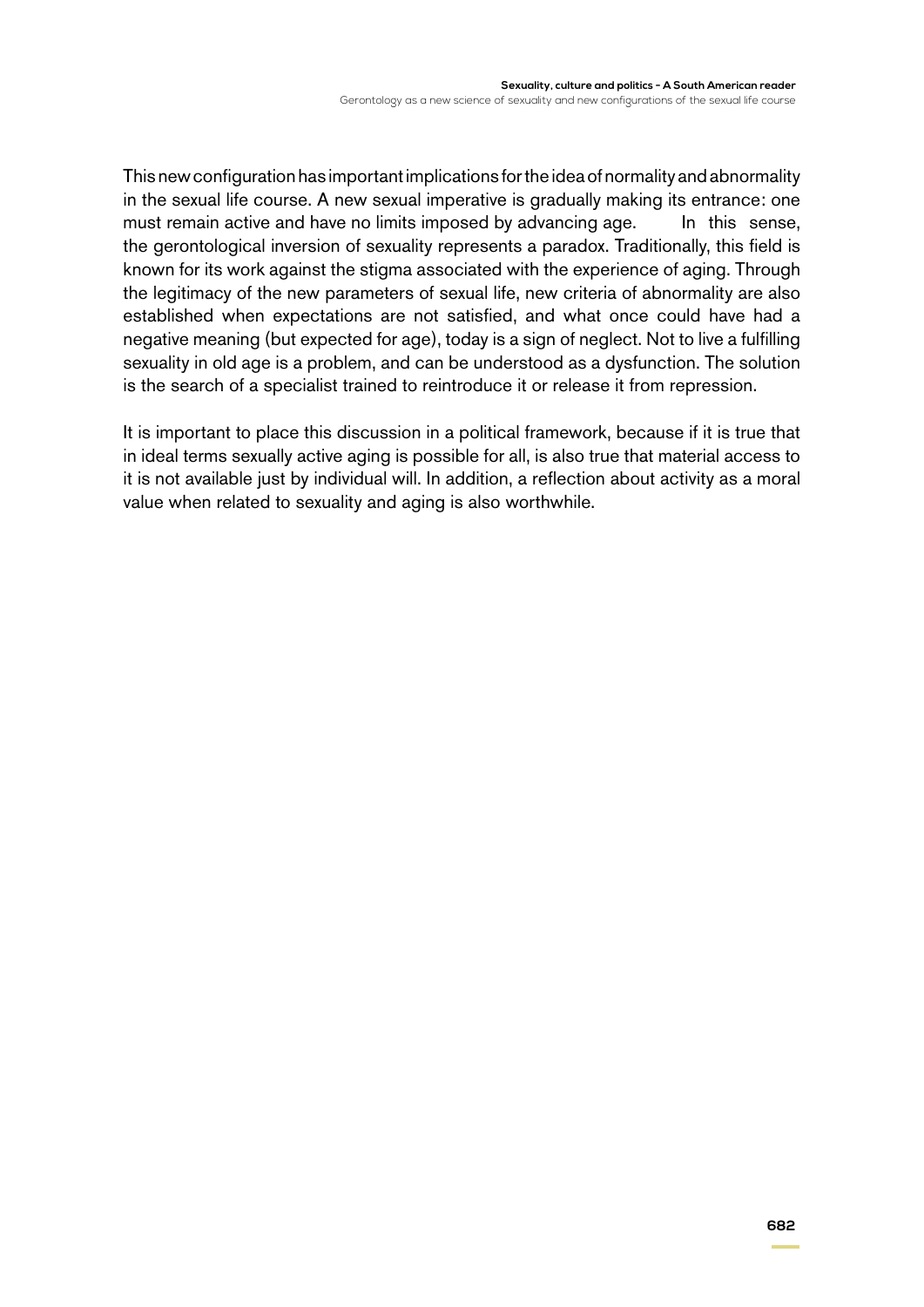#### **References**

Achembaum, A & J . Levin. 1989. What's does gerontology mean? *The Gerontologist*, 29(3): 393-400.

Arluke, A.; J. Levin y J. Suchwalko. 1984. Sexuality and Romance in Advice Books for the Eldery. *The Gerontologist*, 24(4): 415-418.

BOZON, M. y H. LERIDON. 1993. Les constructions sociales de la sexualité. *Population*, núm. 5. Pp. 1173-1196.

CARRARA, S. 1997. Sexualidade e sexologia no Rio de Janeiro entre-guerras (notas preliminares de pesquisa). *Cadernos do IPUB*, núm. 8. Pp.113-128.

Deacon, Susan, *et al*. 1995. Sexuality and older people: revisiting the assumptions. *Educational Gerontology*, Vol. 21. Pp. 497-513.

Debert, G. G. 1992. Família, classe social e etincidade: um balanço sobre a experiência de envelhecimento. *Boletim Informativo Bibliográfico*, Vol. 33. Pp. 33-49.

Debert, G. G. 1997. A invenção da Terceira Idade e a rearticulação de formas de consumo e demandas políticas. *Revista Brasileira de Ciências Sociais,* 12(34): 39-56.

DÈLBES, C. & J. GAYMU. 1997. L'automme de l'amour. La vie sexuelle après 50 ans. Population, núm. 6. Pp. 1439-1484.

FEATHERSTONE, M. & M. HEPWORTH. 1999. "The male menopause: lay accounts and the cultural reconstruction of midlife". In: NETTLETON, S. & J. WATSON (Eds.) The Body in every Day *Life*. London: Routledge.

Ferrigno, J. C. 1988. A sexualidade dos mais velhos. *Intercâmbio*, 31(1): 5-16.

Foucault, M. 1979. [1976]. *The History of Sexuality Volume 1: An Introduction*. Robert Hurley (translator). London, Allen Lane.

Fraiman, A. P. 1994. *Sexo e Afeto na Terceira Idade: aquilo que você quer saber e não teve com quem conversar.* São Paulo: Gente.

LUDEMAN, K. 1981. The sexuality of the older person: review of the literature. *The Gerontologist*, 21(2): 203-208.

Maia, M. & G. LOPES. 1994. Sexualidade e Envelhecimento. São Paulo.

MARSIGLIO, W. & D. DONNELY. 1991. Sexual relations in later life: a national study of married persons. *Journal of Gerontology*, Vol. 46. Pp. 338-344.

MATTHIAS, R. et al. 1997. Sexual activity and satisfaction among very old adults: results from a community-dwelling medicare population survey. The Gerontologist, 37(1): 6-14.